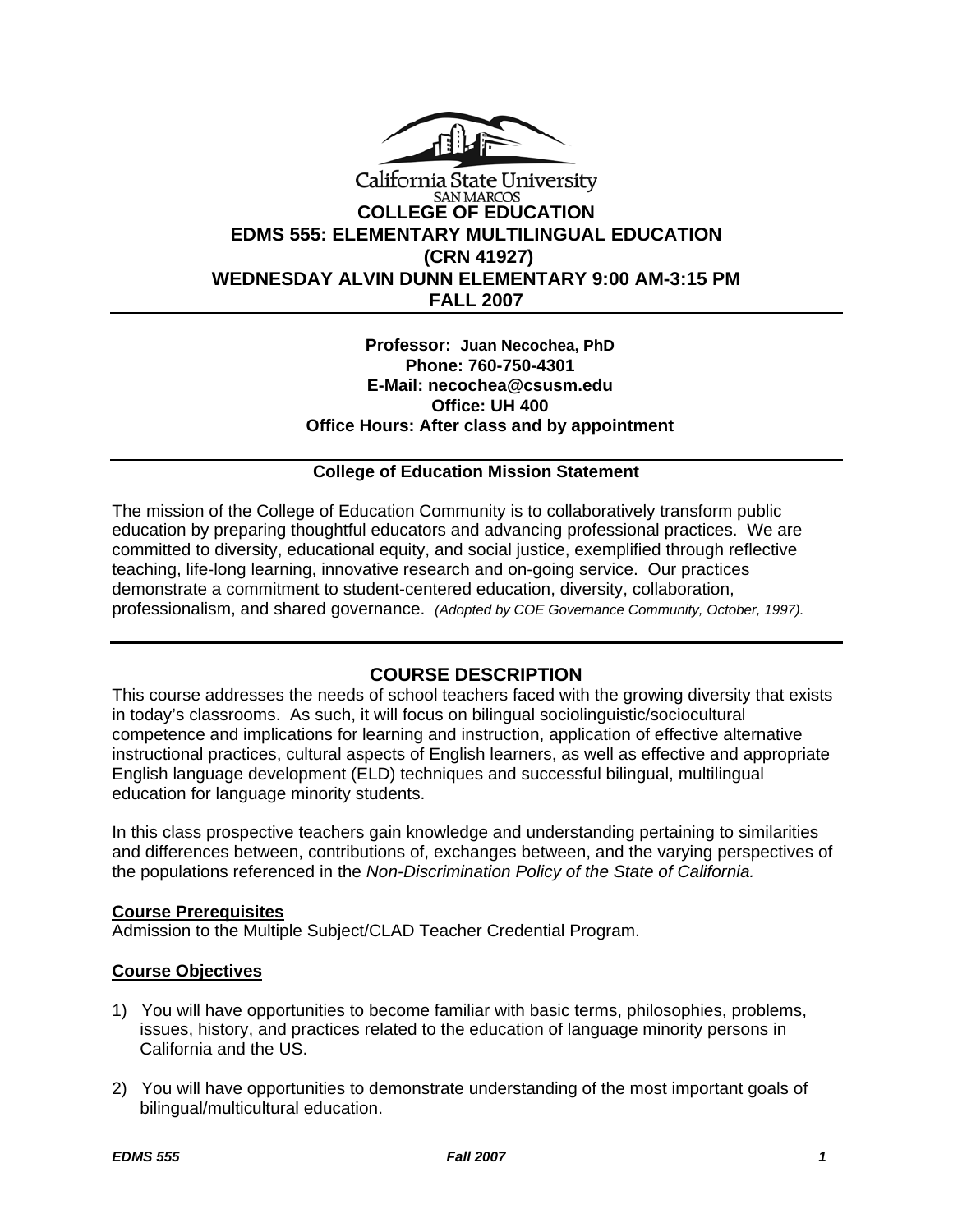- 3) You will have opportunities to explain the theoretical framework upon which bilingual education is founded.
- 4) You will have opportunities to demonstrate understanding of existing student identification, assessment, and language redesignation requirements for the state of California.
- 5) You will have opportunities to explain the connections between bilingual education, English as a second language, SDAIE and other pertinent methodologies.
- 6) You will demonstrate several models of multicultural education and their implications for curriculum, instruction, and educational policy.
- 7) You will have opportunities to explain the meaning of culture, differentiated index, the necessity for cultural convergence in schools, and other research-based related notions of multicultural education.
- 8) You will learn to develop and understand each individual student, create a more just and humane learning environment, and help students in their growth and development as human beings.

# **Unique Course Requirements**

This course incorporates substantial WebCT and TASKSTREAM components (i.e., WebCT Email, assignments postings). Further explanations will occur during class sessions.

### **Required Texts**

- Peregoy, S. F. & Boyle, O. F. (2005) *Reading, Writing, & Learning in ESL* (4<sup>th</sup> Edition). Longman.
- Gay, G. (2000). *Culturally Responsive Teaching: Theory, Research, and Practice.* New York: Teachers College Press.
- Tse, L. (2001). "*Why Don't They Learn English?" Separating fact from Fallacy in the U.S. Language Debate.* New York: Teachers College Press.

TaskStream account required.

# **Authorization to Teach English Learners**

This credential program has been specifically designed to prepare teachers for the diversity of languages often encountered in California public school classrooms. The authorization to teach English learners is met through the infusion of content and experiences within the credential program, as well as additional coursework. Students successfully completing this program receive a credential with authorization to teach English learners. *(Approved by CCTC in SB 2042 Program Standards, August 02)*

# **STUDENT LEARNING OUTCOMES**

# **Teacher Performance Expectation (TPE) Competencies**

The course objectives, assignments, and assessments have been aligned with the CTC standards for a Multiple Subject Credential. This course is designed to help teachers seeking a California teaching credential to develop the skills, knowledge, and attitudes necessary to assist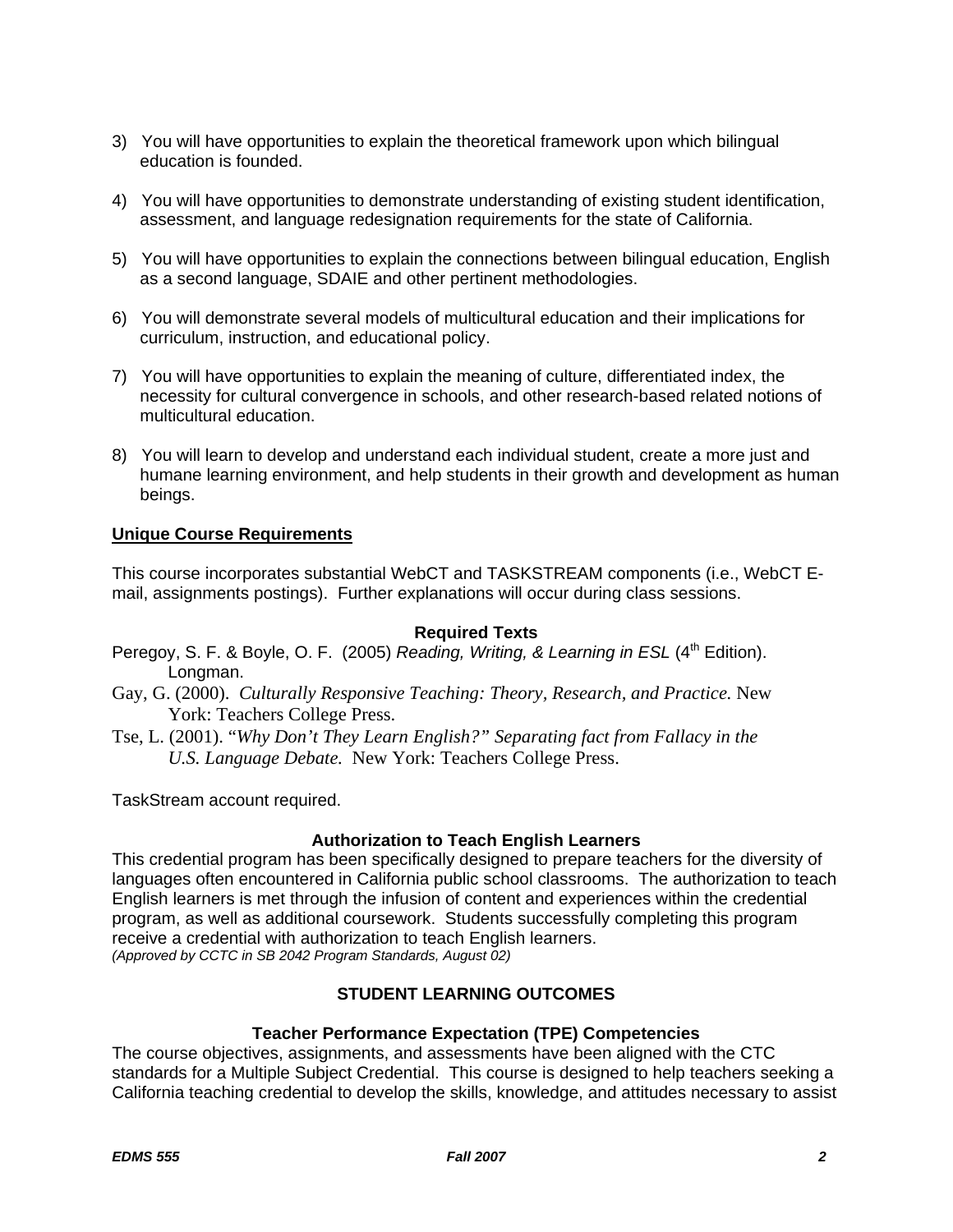schools and district in implementing effective programs for all students. The successful candidate will be able to merge theory and practice in order to realize a comprehensive and extensive educational program for all students. You will be required to formally address the following TPEs in this course:

This course is designed to help teachers seeking the Multiple Subjects Credential to develop the skills, knowledge, and attitudes necessary to assist schools and districts in implementing effective programs for all students. The successful candidate will be able to merge theory and practice in order to realize a comprehensive and extensive educational program for all students. Look for the TPEs below embedded in your assignments and class work.

The following TPEs will be met in the Teacher Performance Assessment  $(TPA - 2)$  being implemented in this course:

- A. Making Subject Matter Comprehensible to Students
	- TPE 1- Specific Pedagogical Skills for Multiple Subject and Single Subject Teaching **Assignments**
- C. Engaging and Supporting Students in Learning
	- TPE 4- Making Content Accessible
	- TPE 6- Developmentally Appropriate Teaching Practices
	- TPE 7- Teaching English Learners

D. Planning Instruction and Designing Learning Experiences for Students

- TPE 8- Learning about Students
- TPE 9- Instructional Planning
- F. Developing as a Professional Educator
	- TPE 13- Professional Growth

### **College of Education Attendance Policy**

Due to the dynamic and interactive nature of courses in the College of Education, all students are expected to attend all classes and participate actively. At a minimum, students must attend more than 80% of class time, or s/he may not receive a passing grade for the course at the discretion of the instructor. Individual instructors may adopt more stringent attendance requirements. Should the student have extenuating circumstances, s/he should contact the instructor as soon as possible. *(Adopted by the COE Governance Community, December, 1997).*

### **Students with Disabilities Requiring Reasonable Accommodations**

Students with disabilities who require reasonable accommodations must be approved for services by providing appropriate and recent documentation to the Office of Disable Student Services (DSS). This office is located in Craven Hall 5205, and can be contacted by phone at (760) 750-4905, or TTY (760) 750-4909. Students authorized by DSS to receive reasonable accommodations should meet with their instructor during office hours or, in order to ensure confidentiality, in a more private setting.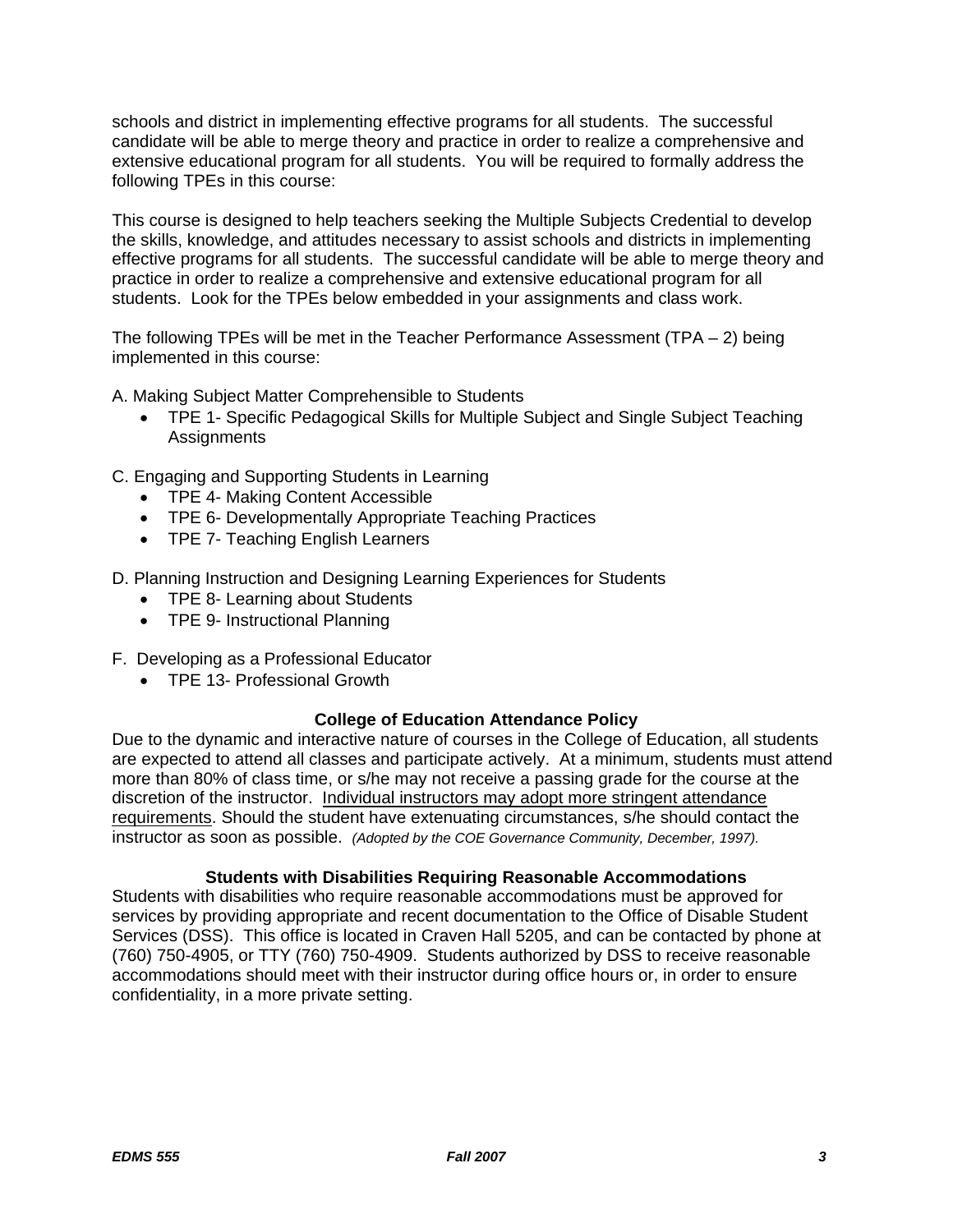### **Course Requirements**

*Assignments, DUE DATES, and Beginning Point Values* 

### 1. **Attendance, Disposition, and Class Participation (Reflection Due 10/17)**

30 points

First is the expectation that you will attend all class sessions and participate actively in class activities, group and individual sharing, and discussions.

Disposition is related to your attitude. Please see Mission Statement for guidelines. Of note, remember, if you miss three class sessions (or more), you will automatically lose between 30 and 40 points, dropping your grade to the C range, based on the COE attendance policy.

You will be asked to reflect on your attendance, disposition and class participation in 1-2 pages on WebCt Assignments by October 17.

*Note: Please upload your assignment on WebCT Assignment Tool. Please be aware that your assignment will likely be published through WebCT for others to read.* 

### 2. **Discussion Board Interactive Journal Entries/ Responses (7 @ 2 pts each) (Due on WEBct after each class session—not accepted after Friday midnight)** 14 points

Interactive electronic discussions using WebCT 6 are a way for learning communities to entertain and respond to questions, reflections, insights, or concerns regarding course content. They also facilitate relationships between students and professors. Your peers or course professor will respond to your entries with clarifying questions to further your thinking process.

These 1-2 page reflections will be maintained on the identified due dates and may include the following:

- Summaries, descriptions, or reactions to the topics discussed in class or from readings reflecting understanding of key concepts. Both comments from professor and other students may be reflected on the discussion board.
- Meta-reflections and/or analysis of key concepts, particularly in terms of the connections that can be made between class discussions and teaching English language learners, with specific examples from student teaching experiences, school observations, or other personal experiences in diverse settings. It is critical that direct connections are made with teaching experiences in the form of anecdotes, case studies, or narratives.

Entries will be graded according to comprehensiveness, insightful connections, and "deep understanding" of the issues. The class discussion board should address instructional concerns, school structures, teaching strategies, and school environments related to social justice and equity in diverse settings. In addition to grading each entry, I will personally respond to several random entries per due date.

### 3. **Multicultural Literature Mini-Book Unit**16 points

**Multicultural Literature Mini-Book Unit** - With up to 3 other team members, you will have the opportunity to develop a multicultural literature mini-book activity that will address appropriate selections reflecting multicultural perspectives for students in grades K-2 or 3-6. Your multicultural mini-book activity should have the following components. (1) Choose six powerful children's multicultural selections that should be the center of the curriculum for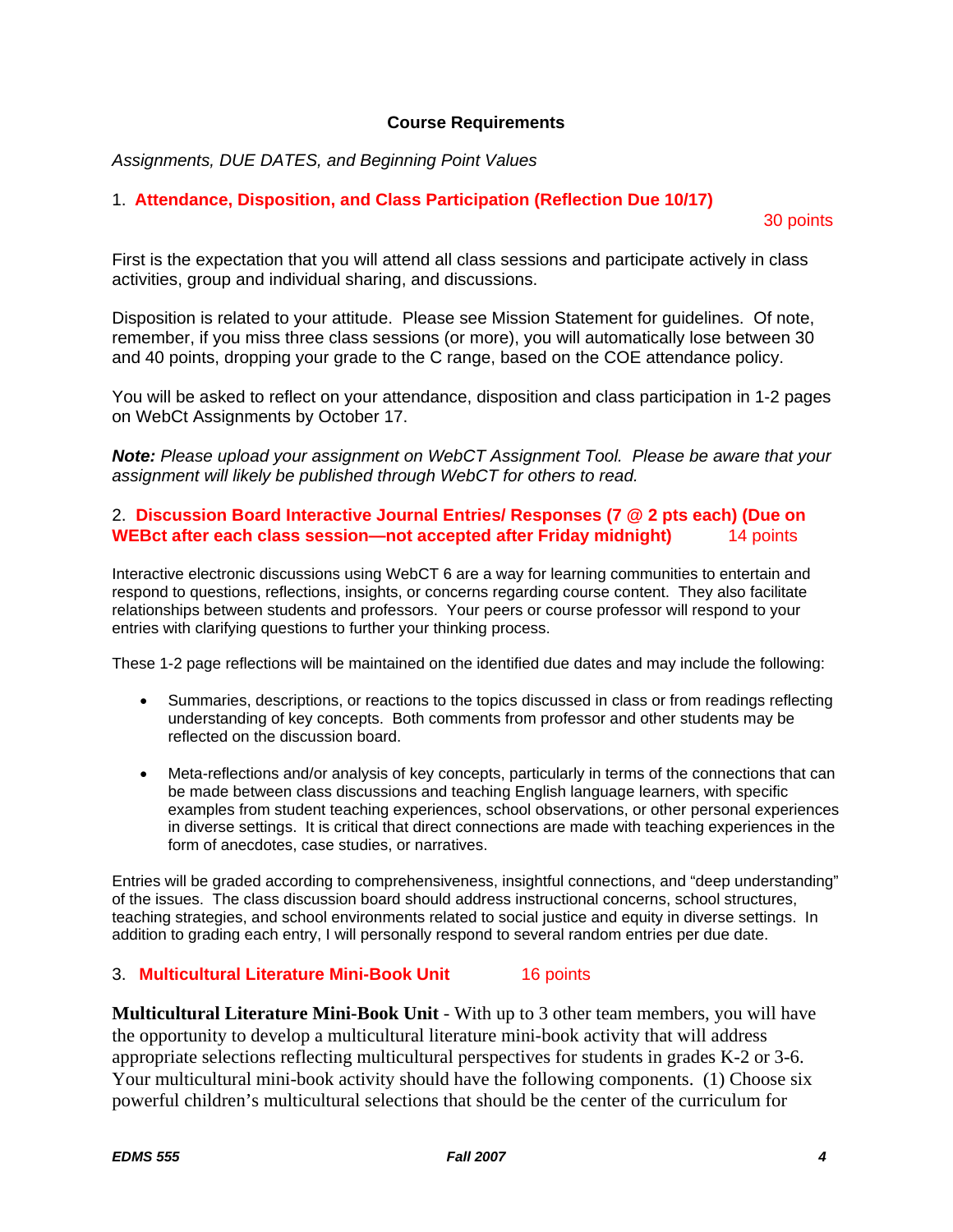different times throughout the year. (2) This plan should include **a brief outline of how the multicultural books will be used throughout the year** and a justification (explanation) of the selections made. (3) At least three of the books must be bilingual (English and another language) with a brief discussion of how "primary language support" will be incorporated into the literacy unit. (4) Write **one detailed** literacy lesson plan that will clearly delineate how every child will be successful by providing universal access to every student (e.g., gifted, English learners, special needs, non-readers, poor).

Further consideration in the formatting of the multicultural literature mini-book Unit:

- 1. Focus of the activity and brief summary of each book.
- 2. Grade level appropriateness of the activity.
- 3. Outline/plan of how the books will be used throughout the year.
- 4. Reading and writing lessons that will identify standards being covered.
- 5. Identify Assessment strategies: how you will determine they learned what you intended (how you will assess them).
- 6. Primary language support component of the activity.

# *Note: Please upload your assignment on WebCT Assignment Tool. Please be aware that your assignment will likely be published through WebCT for others to read.*

**Poster Sessions -** Tables will be set up to provide space for half the groups to present/display their Multicultural Literature Selection. Other class members will walk around and listen to the discussions on the different books selected.

Note: Dr. Alice Quiocho has developed an excellent website with a bibliography of children's literature and multicultural books that could be a great resource for you (http://www.csusm.edu/Quiocho).

# 4. **Social Justice and Equity-Multicultural/ Multilingual Education Research Review (written** *DUE: 9/5, 9/12, 9/19, 9/26, 10/3)*10 points

- This assignment is to be completed in pairs or triads.
- For this assignment you are each to consult the CSUSM Library website, find and select one journal article published in the last 5 years on the Social Justice and Equity-Multicultural/ Multilingual Educational 'interface' topic chosen (by your group).
- You will present **the selected** article and provide a **one page summary including a one paragraph reaction to the piece**. (Summary and Reaction to posted on WEBct).
- Refer to the APA website for correct electronic reference listing at http://www.apastyle.org/elecsource.html.
- As a group you will be expected to present a 5 minute quick-talk on **your article** during the course of the semester.
- 5 points are allotted for each written review and 5 points are for your presentation.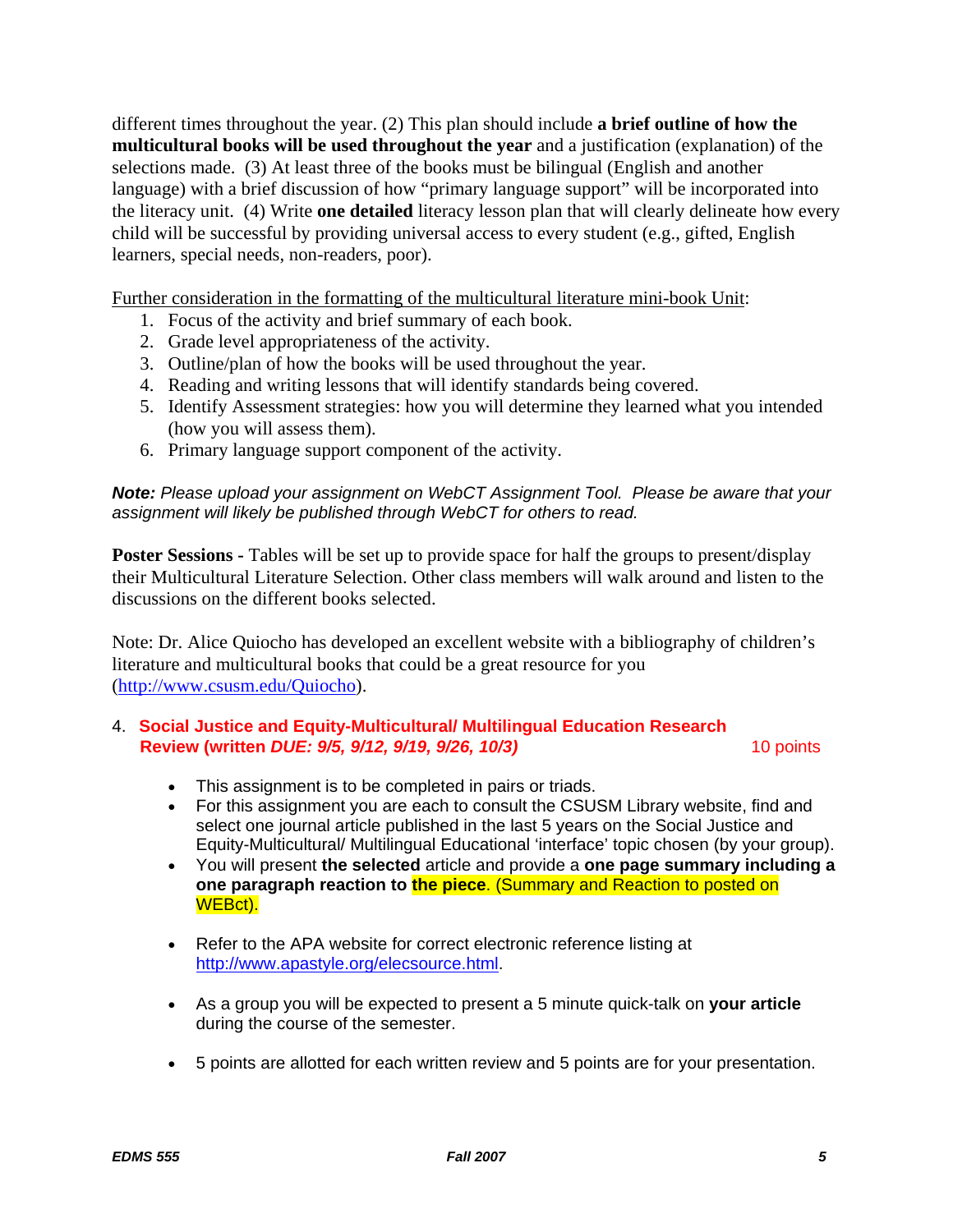- Following each presentation, your peers will assess your presentation quality and provide verbal feedback. I will provide immediate feedback as well.
- Pairs/triads (2-3) will be **selected each class meeting** to present articles **beginning September 5**. **Please be prepared.**

*Note: Please upload your assignment on WebCT Assignment Tool. Please be aware that your assignment will likely be published through WebCT for others to read.* 

# 5. **Connecting Instructional Planning to Student Characteristics for Academic Learning: TPA Task 2 (Due: 10/12)** 30 points

See supplemental materials provided:

- 1. Student TPA Handbook.
- 2. Checklist for Task 2.
- 3. Instructions for Task 2.
- 4. Scaffold for Task 2.

More information on this assignment to come in class.

*Note: Please upload your assignment on WebCT Assignment Tool. Please be aware that your assignment will likely be published through WebCT for others to read.* 

\_\_\_\_\_\_\_\_\_\_\_\_\_\_\_\_\_\_\_\_\_\_\_\_\_\_\_\_\_\_\_\_\_\_\_\_\_\_\_\_\_\_\_\_\_\_\_\_\_\_\_\_\_\_\_\_\_\_\_\_\_\_\_\_\_\_\_\_\_\_

100 points

### **Grading Standards**

In this class, all students begin with 100 points. Points will be deducted from your total, based on the quality of the work you turn in for each assignment.

In addition, all students are expected to participate in class activities and demonstrate reflective learning. It is important that students are well prepared for course sessions by completing the readings and assignments scheduled before class meetings. Unless otherwise negotiated with the instructor, all assignments are to be submitted as specified in class on the due date. **Assignments not submitted on due date will lose 10% of earned credit per day.** Assignments should be typed and double-spaced. All work needs to be turned in to WebCT Assignments by October 10/21**.**

The following grading scale will be used with the points students have remaining at the end of class:

| 93-100%A        |  |
|-----------------|--|
| 90-92%A-        |  |
| 88-89%B+        |  |
| 83-87%B         |  |
| 80-82%B-        |  |
| <u>75-79%C+</u> |  |
| 72-75C          |  |
|                 |  |
| 60-69%D         |  |
| 59% and belowF  |  |

*Note: Students are reminded that the College requires completion of this course with a C+ or higher.*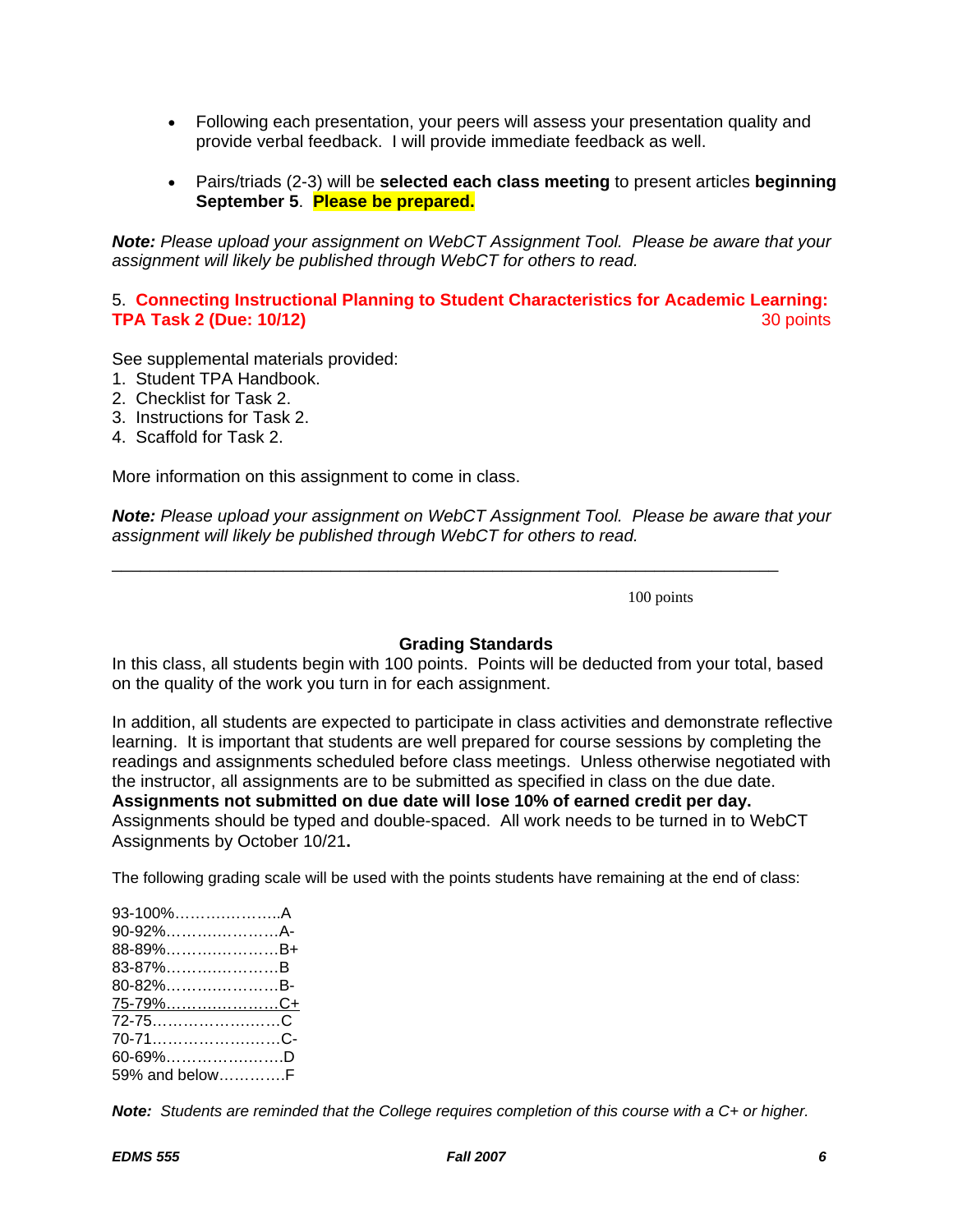### **All University Writing Requirement**

Writing requirements for this class will be met as described in the assignments above. Every course at the university, including this one, must have a writing requirement of at least 2500 words. TPA Assessment will count toward this requirement.

### **CSUSM Academic Honesty Policy**

"Students will be expected to adhere to standards of academic honesty and integrity, as outlined in the Student Academic Honesty Policy. All written work and oral presentation assignments must be original work. All ideas/materials that are borrowed from other sources must have appropriate references to the original sources. Any quoted material should give credit to the source and be punctuated with quotation marks.

Students are responsible for honest completion of their work including examinations. There will be no tolerance for infractions. If you believe there has been an infraction by someone in the class, please bring it to the instructor's attention. The instructor reserves the right to discipline any student for academic dishonesty in accordance with the general rules and regulations of the university. Disciplinary action may include the lowering of grades and/or the assignment of a failing grade for an exam, assignment, or the class as a whole."

Incidents of Academic Dishonesty will be reported to the Dean of Students. Sanctions at the University level may include suspension or expulsion from the University.

### **Plagiarism:**

As an educator, it is expected that each student will do his/her own work, and contribute equally to group projects and processes. Plagiarism or cheating is unacceptable under any circumstances. If you are in doubt about whether your work is paraphrased or plagiarized see the Plagiarism Prevention for Students website http://library.csusm.edu/plagiarism/index.html. If there are questions about academic honesty, please consult the University catalog.

# **Electronic Communication Protocol:**

Electronic correspondence is a part of your professional interactions. If you need to contact the instructor, WebCT e-mail is often the easiest way to do so. It is my intention to respond to all received e-mails in a timely manner. Please be reminded that e-mail and on-line discussions are a very specific form of communication, with their own nuances and etiquette. For instance, electronic messages sent in all upper case (or lower case) letters, major typos, or slang, often communicate more than the sender originally intended. With that said, please be mindful of all e-mail and on-line discussion messages you send to your colleagues, to faculty members in the College of Education, or to persons within the greater educational community. All electronic messages should be crafted with professionalism and care. Things to consider:

- Would I say in person what this electronic message specifically says?
- How could this message be misconstrued?
- Does this message represent my highest self?
- Am I sending this electronic message to avoid a face-to-face conversation?

In addition, if there is ever a concern with an electronic message sent to you, please talk with the author in person in order to correct any confusion.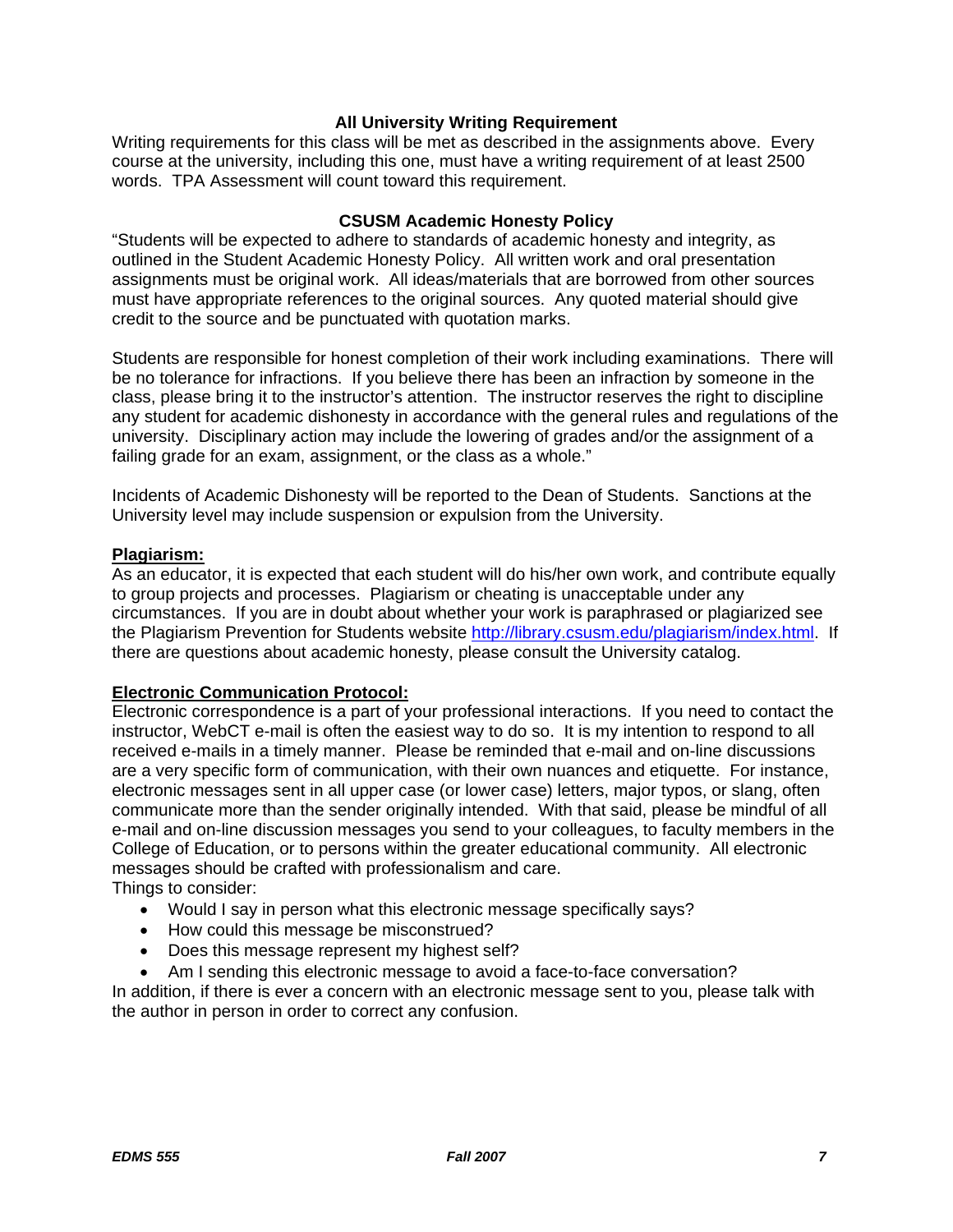# **Schedule/Course Outline**

(Please note: This schedule is tentative)

| <b>Date</b>       | <b>Topic</b>                                                             | <b>Assignment</b>                                                                                         |
|-------------------|--------------------------------------------------------------------------|-----------------------------------------------------------------------------------------------------------|
| Session 1         | <b>Course Introduction</b>                                               | Read: P & B Ch 1                                                                                          |
| 8/29              |                                                                          | $Tse—Ch. 1-2$                                                                                             |
|                   | <b>Revisiting Notions of Diversity</b><br><b>Class Rationale</b>         |                                                                                                           |
|                   |                                                                          | <b>Due: Discussion Board</b>                                                                              |
| Session 2         | Sociocultural/ Sociohistorical Context                                   | Read: P & B Ch 2-3                                                                                        |
| 9/5               | <b>Bilingual Education</b>                                               | Gay—Jigsaw ch. $1,2,3,4$                                                                                  |
|                   |                                                                          | Tse—Ch.3                                                                                                  |
|                   |                                                                          | <b>Due: Discussion Board</b>                                                                              |
|                   |                                                                          | Due: Social Justice and Equity-<br><b>Multicultural/ Multilingual Education</b><br><b>Research Review</b> |
| Session 3         | Introduction to SDAIE, GLAD, &                                           | Read: P & B Ch 3-4                                                                                        |
| 9/12              | <b>Differentiated Instruction</b>                                        | Gay—Jigsaw ch. 5, 6, 7, 8                                                                                 |
|                   | Download ELD standards from WEB and                                      | <b>Review ELD Standards</b>                                                                               |
|                   | bring to class                                                           | <b>Due: Discussion Board</b>                                                                              |
|                   | Cline & Necochea Article: SDAIE                                          |                                                                                                           |
|                   |                                                                          | Due: Social Justice and Equity-                                                                           |
|                   |                                                                          | <b>Multicultural/ Multilingual Education</b><br><b>Research Review</b>                                    |
| Session 4         | Multicultural literature Mini-Book Unit                                  | Read: P & B Ch 5                                                                                          |
| 9/19              | Please bring your unit to class<br>$\bullet$                             | Due: Discussion Board                                                                                     |
|                   | Do an visual exhibit<br>$\bullet$                                        |                                                                                                           |
|                   | Be prepared to present your unit                                         | Due: Multicultural mini-book unit                                                                         |
|                   |                                                                          | Due: Social Justice and Equity-                                                                           |
|                   |                                                                          | <b>Multicultural/ Multilingual Education</b>                                                              |
| Session 5<br>9/26 | <b>Biliteracy Education/Dual Language</b><br>Instruction/Border Pedagogy | Read: P & B Ch 6-7                                                                                        |
|                   |                                                                          | <b>Due: Discussion Board</b>                                                                              |
|                   | Comparing & Contrasting Methods for                                      |                                                                                                           |
|                   | <b>Teaching Diverse Learners</b>                                         | Due: Social Justice and Equity-<br><b>Multicultural/ Multilingual Education</b>                           |
|                   |                                                                          | <b>Research Review</b>                                                                                    |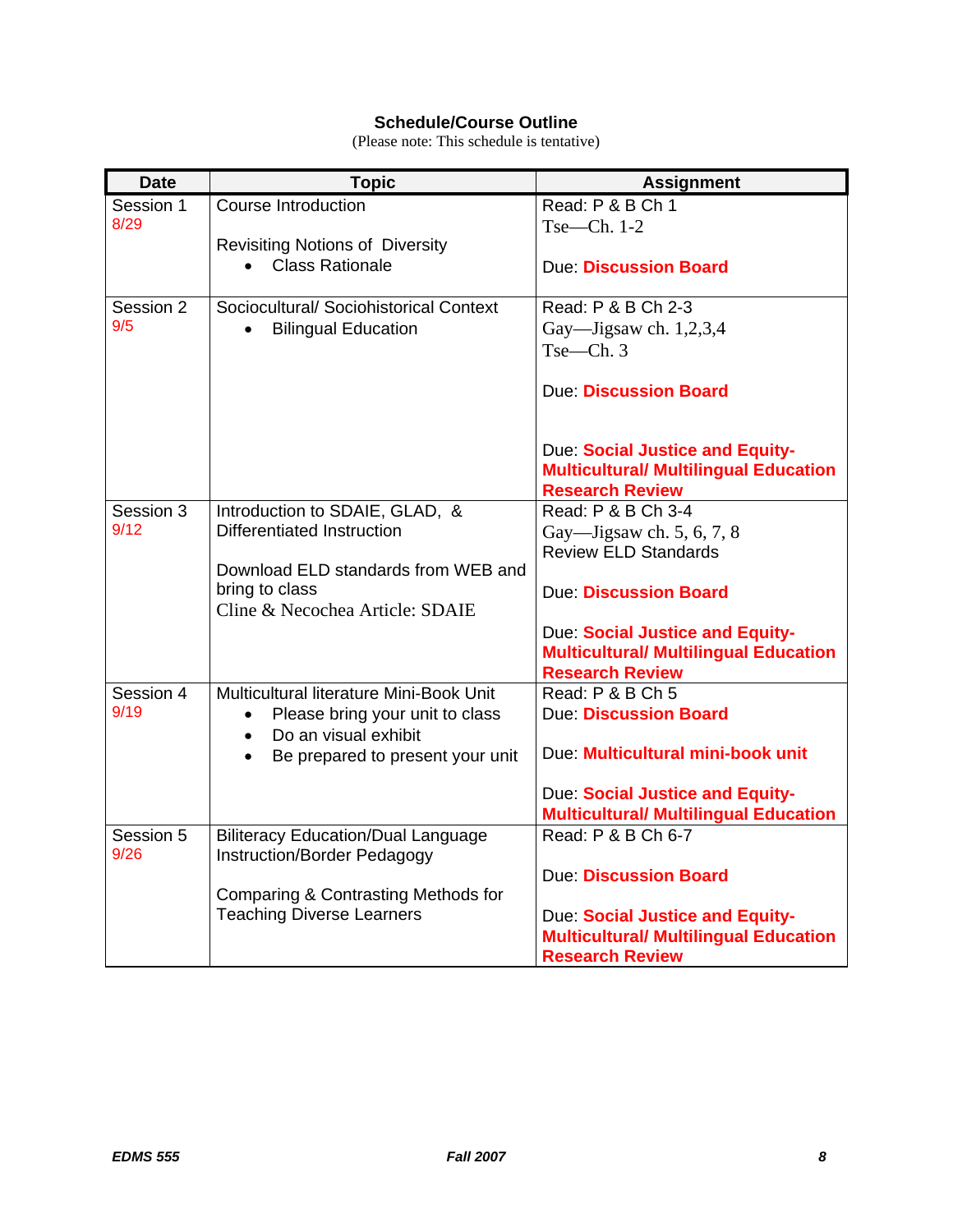| Session 6          | <b>Creating Classroom Profiles</b>                                               | Read: P & B Ch 8-9                                                                                               |
|--------------------|----------------------------------------------------------------------------------|------------------------------------------------------------------------------------------------------------------|
| 10/3               | Data is your friend<br>$\bullet$                                                 | $Tse$ —Ch. 4, 5                                                                                                  |
|                    |                                                                                  | <b>Due Discussion Board</b>                                                                                      |
|                    |                                                                                  | Due: Connecting Instructional<br><b>Planning to Student Characteristics</b><br>for Academic Learning: TPA Task 2 |
|                    |                                                                                  | Due: Social Justice and Equity-<br><b>Multicultural/ Multilingual Education</b><br><b>Research Review</b>        |
| Session 7<br>10/10 | Social Justice & Equity for All Learners<br>Including the Community<br>$\bullet$ | Read: P & B Ch 10                                                                                                |
|                    |                                                                                  | Due Discussion Board                                                                                             |
|                    |                                                                                  | Due: Social Justice and Equity-<br><b>Multicultural/ Multilingual Education</b><br><b>Research Review</b>        |
| Session 8<br>10/17 | <b>Presentations</b>                                                             | Due: Attendance, Disposition, and<br><b>Class Participation Reflection</b>                                       |
| Final Exam         | <b>Presentations</b>                                                             | <b>Finish Presentations</b>                                                                                      |